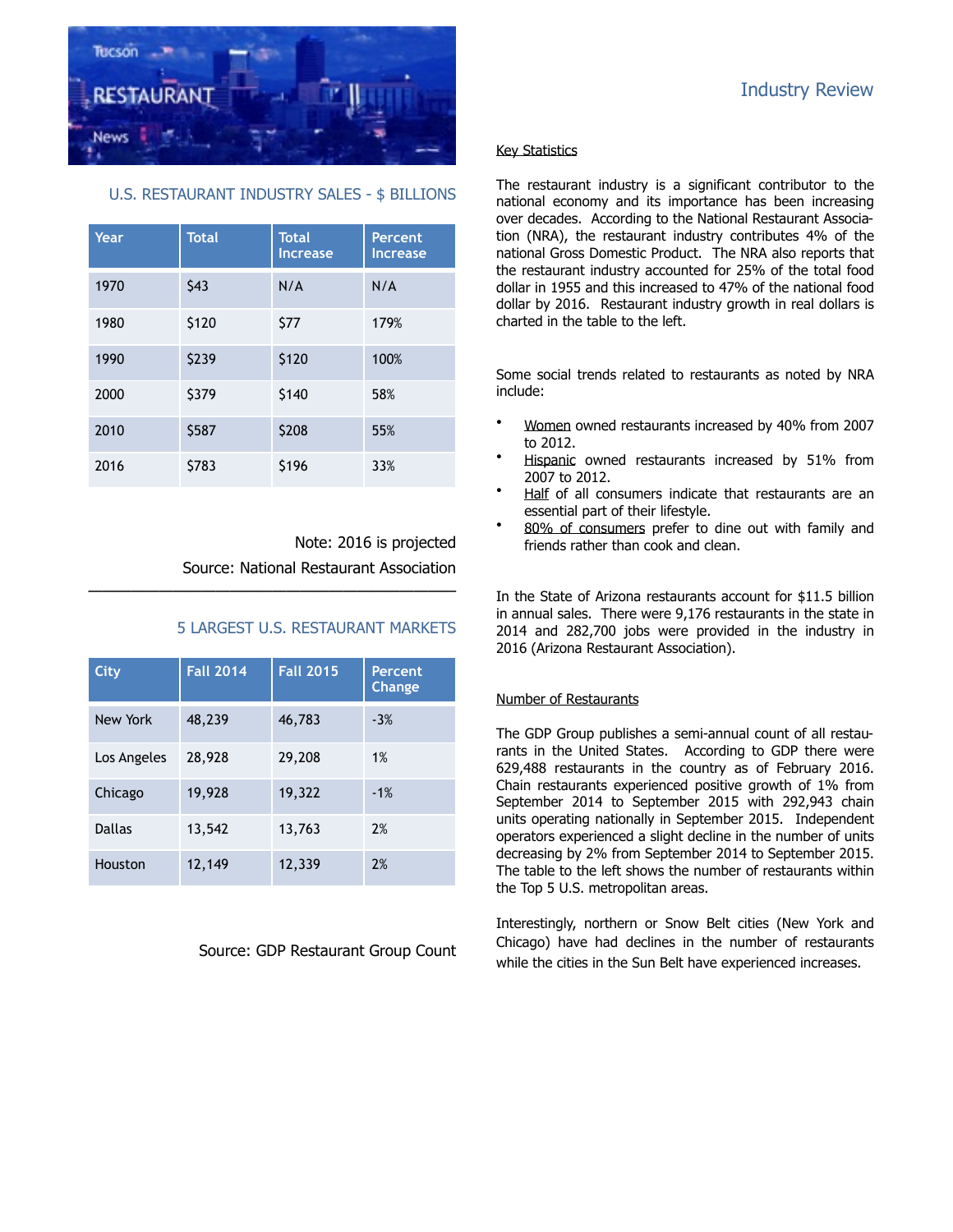

#### BUFFALO WILD WINGS SELECT OPERATING DATA - \$000

| Year | <b>Total</b> | Percent<br><b>Increase</b> | <b>Net</b><br>Income | Percent<br><b>Increase</b> | <b>Consolida</b><br>ted Profit<br><b>Margin</b> |
|------|--------------|----------------------------|----------------------|----------------------------|-------------------------------------------------|
| 2012 | \$963,963    | N/A                        | \$57,275             | N/A                        | 5.5%                                            |
| 2013 | \$1,185,351  | 23%                        | \$71,554             | 25%                        | 5.6%                                            |
| 2014 | \$1,422,990  | 20%                        | \$94,094             | 32%                        | 6.2%                                            |
| 2015 | 1,715,000    | 21%                        | \$95,069             | 1%                         | 5.2%                                            |

Revenue Company Owned Stores Consolidated Net Income

#### Source: Annual SEC 10K Reports

# Company Review – Buffalo Wild Wings

#### History and Overview

Buffalo Wild Wings has made a significant investment in Arizona, with 21 stores in the state. Of these, 3 are located in Tucson. Buffalo Wild Wings started in 1982 near Ohio State University. The company offered its first franchise operation in 1991 and went public in 2003. It has now grown to nearly 1,200 company owned and franchised stores. Of these 596 are owned and 576 are franchised. The two main concepts are wings and a sports bar environment. In fact, wing sales account for 42% of total revenue. Alcohol sales account for 20% of gross revenue. Each newly opened store provides over 60 flat screen and projection televisions. The company has 44,500 employees. Almost all of their restaurants are in the United States with 14 in Canada, 10 in Mexico, and the rest in Asia or the Middle East.

#### Financial Results

Revenue for company operated stores and net income from all operations are noted in the table below and to the left.

Company growth has occurred almost exclusively through new store openings although revenue per store for company owned stores increased by 4.2% in 2015. As noted, there has been consistent net income ranging from 5.2% to 6.2%. Other key operating statistics include:

- Revenue from company owned stores averaged \$2,877,517 in 2015, or \$464 psf.
- Revenue from franchised stores averaged \$3,330,216 in 2015 or \$537 psf.

#### Real Estate

Buffalo Wild Wings owns, leases, and ground leases its real estate. The company primarily targets either freestanding pads with high profile frontage or end-cap spaces. In select instances urban redevelopment opportunities are sought in existing mixed-use projects. Leases are usually structured at from 10 to 15 years with long-term options. Leases are usually NNN. Key site selection criteria include:

- Proximity to other retail developments in retail corridors.
- Visibility, signage, and access.
- Location within a "restaurant corridor".

The company reports that the average investment for a new location is \$2,300,000 or \$370 psf. Existing restaurants range in size from 3,900 to 11,200 sf with an average of 6,200 sf. Future prototypes are planned at from 4,000 to 6,500 sf. Direct construction costs, excluding site cost, range from \$175 to \$325 psf. Furniture, fixture, and equipment packages range from \$634,000 to \$1,395,000. This is higher than usual for a casual dining restaurant due to the significant amount of audio visual equipment and sports memorabilia.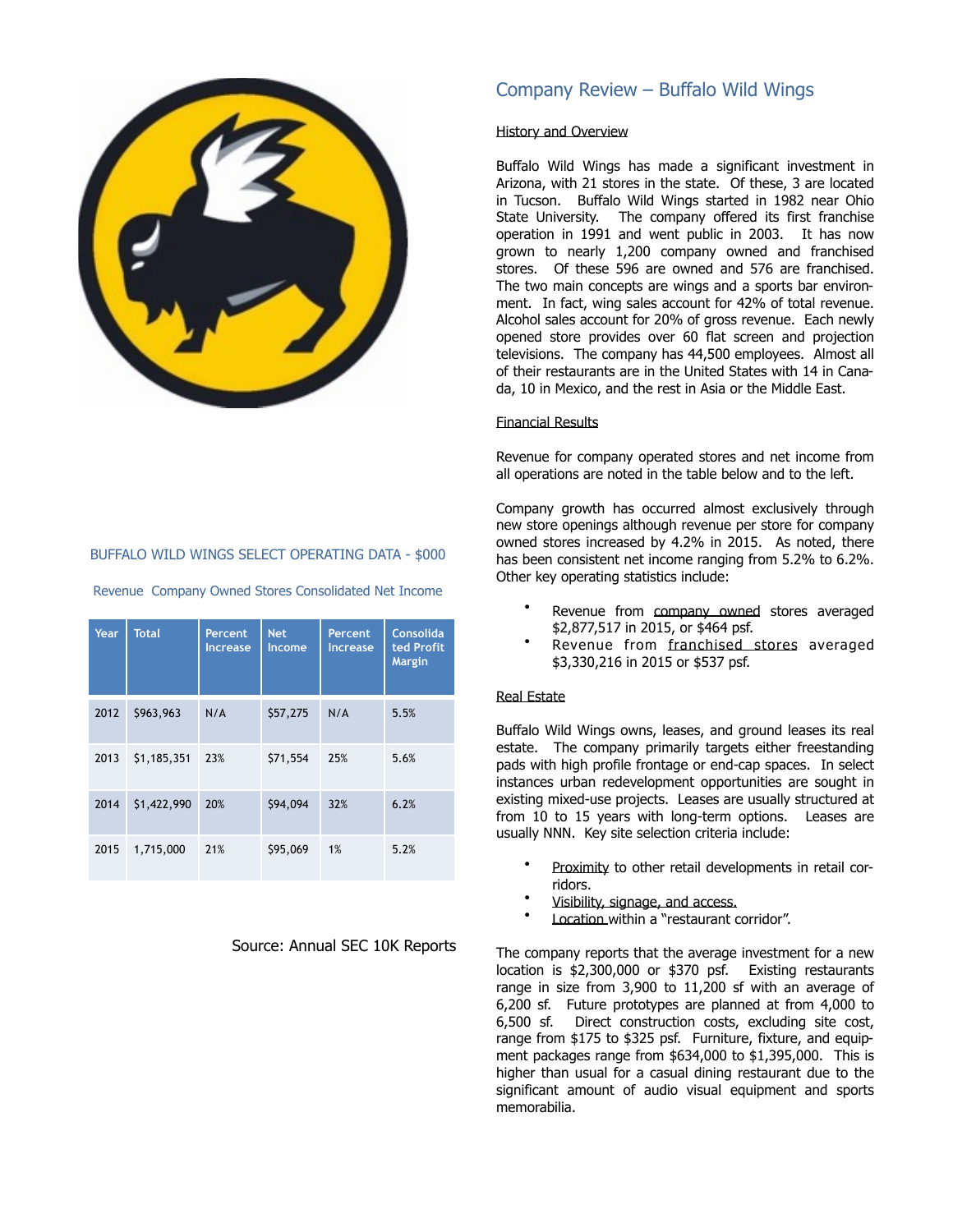#### TUCSON RESTAURANT PRICE TREND

| Year | No. of<br><b>Sales</b> | $Size - sf$ | Price -<br>psf | <b>Cap Rate</b> |
|------|------------------------|-------------|----------------|-----------------|
| 2011 | 8                      | 5,349       | \$186.27       | 8.3%            |
| 2012 | 8                      | 2,707       | \$243.39       | 7.7%            |
| 2013 | 16                     | 2,792       | \$192.52       | 7.2%            |
| 2014 | 25                     | 3,297       | \$210.11       | 7.0%            |
| 2015 | 40                     | 3,605       | \$228.29       | 6.2%            |

——————————————————————————

## Source: CoStar

#### TUCSON RESTAURANT CONSTRUCTION

| <b>Name</b>                       | <b>Address</b>                  | Size - sf | Concept              |
|-----------------------------------|---------------------------------|-----------|----------------------|
| Native Grill &<br>Wings           | 10255 E. Old<br>Vail Rd         | 4,991     | <b>Casual Dining</b> |
| Freddy's<br><b>Frozen Custard</b> | 10205 E. Old<br>Vail Rd         | 3,300     | <b>Fast Food</b>     |
| Casa Valencia                     | 2660 N.<br>Campbell Ave         | 4,013     | Casual Dining        |
| El Pollo Loco                     | 5601 F.<br>Broadway Blvd        | 3,000     | <b>Fast Food</b>     |
| <b>Krispy Kreme</b>               | 5621 E.<br><b>Broadway Blvd</b> | 2,900     | <b>Fast Food</b>     |
| Chick-Fil-A                       | 6675 E. Grant<br>Rd             | 2,900     | <b>Fast Food</b>     |
| Kneader's<br>Bakery               | 3570 N.<br>Craycroft Rd         | 4,055     | <b>Fast Food</b>     |
| Blake's<br>Lotaburger             | 2801 F.<br>Speedway Blvd        | 2,494     | <b>Fast Food</b>     |
| Blake's<br>Lotaburger             | 1600 E.<br>Valencia Rd          | 2,703     | <b>Fast Food</b>     |
| Panda Express                     | 1606 W.<br>Valencia Rd          | 2,753     | <b>Fast Food</b>     |
| Kneader's<br>Bakery               | 9660 N. Oracle<br>Rd            | 3800      | <b>Fast Food</b>     |

Source: PICOR, CoStar, Public Records, independent research by AM Valuation Services, L.L.C.

# Tucson Price Trend

Tucson price trend information for the five year period from 2011 through 2015 is provided in the table to the left. This pricing is for all restaurants, fast food, casual, fine dining, and other concepts. The data for the years 2011 through 2013 is not statistically significant as the city's economy was recovering from the economic collapse of the mid and late 2000s. Information for 2014 and 2015 is more relevant and is consistent with research and appraisal work conducted by AM Valuation Services, PLLC, in the Tucson area. There were 25 sales during 2014 and 40 sales reported for 2015. The other averages for the period with regard to price and cap rate indicate that the market may be experiencing moderate upward pressure on values. The average price increased from \$210.11 psf in 2014 to \$228.29 psf in 2015. The average cap rate declined during the same time period from 7.0% in 2014 to 6.2% in 2015.

# Tucson Construction

The City's economy and real estate markets have been in gradual recovery for several quarters. Cushman & Wakefield / PICOR (PICOR) reports that 136,000 sf of retail space was under construction Tucson as of first quarter 2015. Also as of first quarter, PICOR reports that the retail vacancy rate in Tucson was 6.7%. Restaurant construction is a significant part of new real estate activity, whether considering leasing, sales, or new construction. New construction city-wide is detailed to the left for restaurant properties.

In the industry overview provided earlier it is noted that the national chains are expanding while independent operators are contracting slightly. This is clearly evident in the Tucson construction activity as 8 of the 10 companies noted are franchise or corporate operations. The two exceptions are Casa Valencia and Blake's Lotaburger. Blake's is a New Mexico based chain with 77 stores that is expanding into Texas and Arizona. Casa Valencia is a local restaurant. Two interesting anecdotes relative to the projects noted above include:

- A press release for Krispy Kreme states that 150 jobs will be provided. This is a return to Tucson for Krispy Kreme as they previously closed their Tucson operations.
- Blake's Lotaburger, the noted independent chain, apparently makes the best "Green Chile Cheeseburger" in the World, according to National Geographic.